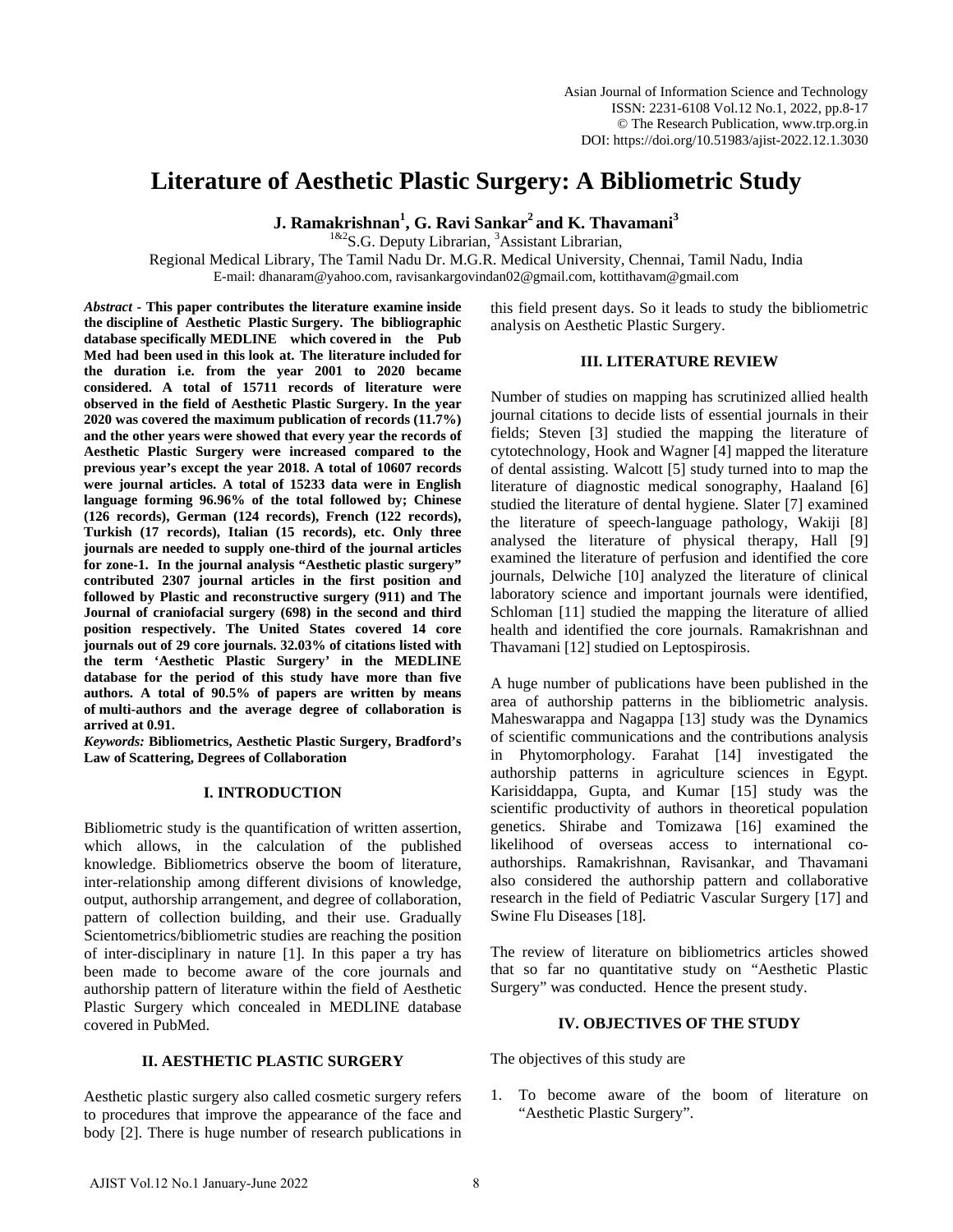- 2. To observe the publication types covered by literature on Aesthetic Plastic Surgery.
- 3. To scrutinize the languages covered by way of literature on Aesthetic Plastic Surgery.
- 4. To categorise the core journals inside the field of literature on Aesthetic Plastic Surgery.
- 5. To find the country-wise coverage of journals in Aesthetic Plastic Surgery; and
- 6. To categorize the authorship pattern and degree of collaborative research in literature on Aesthetic Plastic Surgery.

# **V. METHODOLOGY**

The contributions in the area of Aesthetic Plastic Surgery published in the course of the years i.e. 2001-2020 which might be concealed within the MEDLINE database covered in PubMed were searched and the information have been collected. The keyword "Aesthetic Plastic Surgery" was utilized to collect the details. The retrieved information have been analyzed the usage of SPSS. Titles of journals which covered journal articles mentioned have been ranked by using the frequency with which they were referred to. To be able to determine the core journals Bradford's law 19

#### **VI. ANALYSIS AND DISCUSSION**

#### *A. Records in the Literature on Aesthetic Plastic Surgery*

TABLE I RECORDS IN THE LITERATURE OF AESTHETIC PLASTIC SURGERY

|                      |       |                                                                                                                                                                                                                                                                                                |                             |                                                          | Literature of Aesthetic Plastic Surgery: A Bibliometric Study                                                                                                                                                                                                                                                                                                                                                                                                                                                                                                                                                                                                                     |  |  |  |
|----------------------|-------|------------------------------------------------------------------------------------------------------------------------------------------------------------------------------------------------------------------------------------------------------------------------------------------------|-----------------------------|----------------------------------------------------------|-----------------------------------------------------------------------------------------------------------------------------------------------------------------------------------------------------------------------------------------------------------------------------------------------------------------------------------------------------------------------------------------------------------------------------------------------------------------------------------------------------------------------------------------------------------------------------------------------------------------------------------------------------------------------------------|--|--|--|
| Surgery.<br>Surgery. |       | pes covered by literature<br>es covered by way of<br>mals inside the field of<br>coverage of journals in                                                                                                                                                                                       |                             | by K. Subramanyam20 has been used.                       | of scattering has been used to get the core journals inside<br>the discipline of Aesthetic Plastic Surgery. The data wa<br>analyzed in terms of authorship pattern and measured th<br>degree of collaboration among the authors in the field o<br>Aesthetic Plastic Surgery. To determine the degree o<br>collaboration in quantitative terms, the formula suggested                                                                                                                                                                                                                                                                                                              |  |  |  |
|                      |       | p pattern and degree of<br>ature on Aesthetic Plastic                                                                                                                                                                                                                                          | VI. ANALYSIS AND DISCUSSION |                                                          |                                                                                                                                                                                                                                                                                                                                                                                                                                                                                                                                                                                                                                                                                   |  |  |  |
|                      |       |                                                                                                                                                                                                                                                                                                |                             |                                                          | A. Records in the Literature on Aesthetic Plastic Surgery                                                                                                                                                                                                                                                                                                                                                                                                                                                                                                                                                                                                                         |  |  |  |
| <b>LOGY</b>          |       | Aesthetic Plastic Surgery<br>ars i.e. 2001-2020 which<br><b>EDLINE</b> database covered<br>ne information have been<br>tic Plastic Surgery" was<br>The retrieved information<br>SPSS. Titles of journals<br>ntioned have been ranked<br>ch they were referred to.<br>ournals Bradford's law 19 | global level.               | I RECORDS IN THE LITERATURE OF AESTHETIC PLASTIC SURGERY | Table I gives the information in regards to the quanture<br>of records on Aesthetic Plastic Surgery. A complete o<br>15711 records has been determined for the field of Aestheti<br>Plastic Surgery in MEDLINE data which included in Pul<br>Med for the period 2001-2010. In the year 2020 th<br>publication of records is high i.e. 11.7% and the other year<br>were showed that every year the records of Aesthetic Plasti<br>Surgery were increased compared to the previous year<br>except the year 2018 where the records were less compared<br>to the previous year. The increase in publication output may<br>be due to more research work in Aesthetic Plastic Surgery a |  |  |  |
| S. No.               | Year  | No. of Records                                                                                                                                                                                                                                                                                 | $\%$                        | Cumulative %                                             |                                                                                                                                                                                                                                                                                                                                                                                                                                                                                                                                                                                                                                                                                   |  |  |  |
| 1                    | 2001  | 209                                                                                                                                                                                                                                                                                            | 1.3                         | 1.3                                                      |                                                                                                                                                                                                                                                                                                                                                                                                                                                                                                                                                                                                                                                                                   |  |  |  |
| 2                    | 2002  | 249                                                                                                                                                                                                                                                                                            | 1.6                         | 2.9                                                      |                                                                                                                                                                                                                                                                                                                                                                                                                                                                                                                                                                                                                                                                                   |  |  |  |
| 3                    | 2003  | 250                                                                                                                                                                                                                                                                                            | 1.6                         | 4.5                                                      |                                                                                                                                                                                                                                                                                                                                                                                                                                                                                                                                                                                                                                                                                   |  |  |  |
| 4                    | 2004  | 259                                                                                                                                                                                                                                                                                            | 1.6                         | 6.2                                                      |                                                                                                                                                                                                                                                                                                                                                                                                                                                                                                                                                                                                                                                                                   |  |  |  |
| 5                    | 2005  | 276                                                                                                                                                                                                                                                                                            | 1.8                         | 7.9                                                      |                                                                                                                                                                                                                                                                                                                                                                                                                                                                                                                                                                                                                                                                                   |  |  |  |
| 6                    | 2006  | 416                                                                                                                                                                                                                                                                                            | 2.6                         | 10.6                                                     |                                                                                                                                                                                                                                                                                                                                                                                                                                                                                                                                                                                                                                                                                   |  |  |  |
| $\tau$               | 2007  | 436                                                                                                                                                                                                                                                                                            | 2.8                         | 13.3                                                     |                                                                                                                                                                                                                                                                                                                                                                                                                                                                                                                                                                                                                                                                                   |  |  |  |
| 8                    | 2008  | 540                                                                                                                                                                                                                                                                                            | 3.4                         | 16.8                                                     |                                                                                                                                                                                                                                                                                                                                                                                                                                                                                                                                                                                                                                                                                   |  |  |  |
| 9                    | 2009  | 563                                                                                                                                                                                                                                                                                            | 3.6                         | 20.4                                                     |                                                                                                                                                                                                                                                                                                                                                                                                                                                                                                                                                                                                                                                                                   |  |  |  |
| 10                   | 2010  | 616                                                                                                                                                                                                                                                                                            | 3.9                         | 24.3                                                     |                                                                                                                                                                                                                                                                                                                                                                                                                                                                                                                                                                                                                                                                                   |  |  |  |
| 11                   | 2011  | 646                                                                                                                                                                                                                                                                                            | 4.1                         | 28.4                                                     |                                                                                                                                                                                                                                                                                                                                                                                                                                                                                                                                                                                                                                                                                   |  |  |  |
| 12                   | 2012  | 800                                                                                                                                                                                                                                                                                            | 5.1                         | 33.5                                                     |                                                                                                                                                                                                                                                                                                                                                                                                                                                                                                                                                                                                                                                                                   |  |  |  |
| 13                   | 2013  | 884                                                                                                                                                                                                                                                                                            | 5.6                         | 39.1                                                     |                                                                                                                                                                                                                                                                                                                                                                                                                                                                                                                                                                                                                                                                                   |  |  |  |
| 14                   | 2014  | 986                                                                                                                                                                                                                                                                                            | 6.3                         | 45.4                                                     |                                                                                                                                                                                                                                                                                                                                                                                                                                                                                                                                                                                                                                                                                   |  |  |  |
| 15                   | 2015  | 1144                                                                                                                                                                                                                                                                                           | 7.3                         | 52.7                                                     |                                                                                                                                                                                                                                                                                                                                                                                                                                                                                                                                                                                                                                                                                   |  |  |  |
| 16                   | 2016  | 1280                                                                                                                                                                                                                                                                                           | 8.1                         | 60.8                                                     |                                                                                                                                                                                                                                                                                                                                                                                                                                                                                                                                                                                                                                                                                   |  |  |  |
| 17                   | 2017  | 1493                                                                                                                                                                                                                                                                                           | 9.5                         | 70.3                                                     |                                                                                                                                                                                                                                                                                                                                                                                                                                                                                                                                                                                                                                                                                   |  |  |  |
| 18                   | 2018  | 1334                                                                                                                                                                                                                                                                                           | 8.5                         | 78.8                                                     |                                                                                                                                                                                                                                                                                                                                                                                                                                                                                                                                                                                                                                                                                   |  |  |  |
| 19                   | 2019  | 1488                                                                                                                                                                                                                                                                                           | 9.5                         | 88.3                                                     |                                                                                                                                                                                                                                                                                                                                                                                                                                                                                                                                                                                                                                                                                   |  |  |  |
| 20                   | 2020  | 1842                                                                                                                                                                                                                                                                                           | 11.7                        | 100                                                      |                                                                                                                                                                                                                                                                                                                                                                                                                                                                                                                                                                                                                                                                                   |  |  |  |
|                      | Total | 15711                                                                                                                                                                                                                                                                                          | 100                         |                                                          |                                                                                                                                                                                                                                                                                                                                                                                                                                                                                                                                                                                                                                                                                   |  |  |  |
|                      |       | 9                                                                                                                                                                                                                                                                                              |                             |                                                          | AJIST Vol.12 No.1 January-June 2022                                                                                                                                                                                                                                                                                                                                                                                                                                                                                                                                                                                                                                               |  |  |  |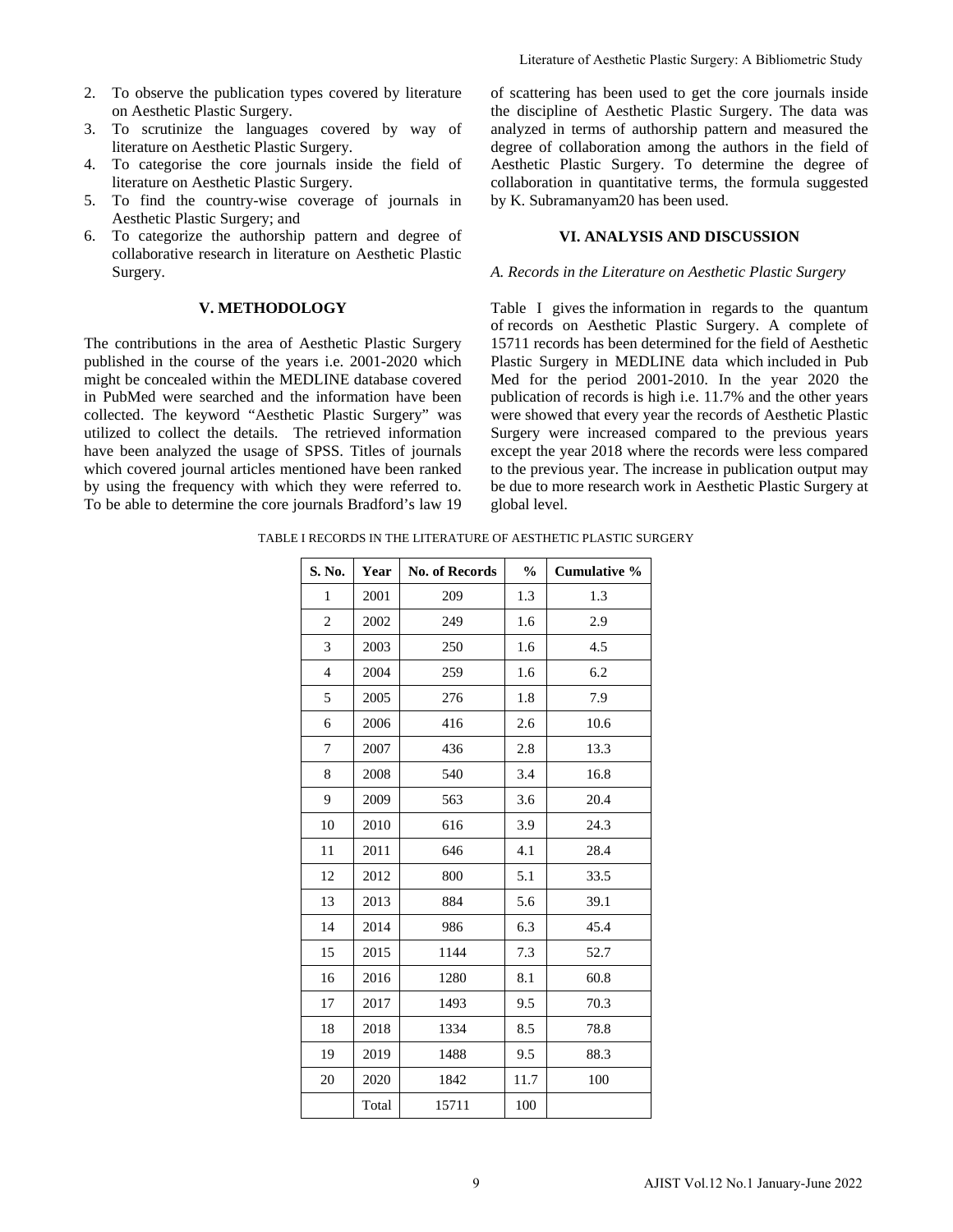

Fig. 1 Records in the Literature of Aesthetic Plastic Surgery

#### *B. Publication Types in the Literature of Aesthetic Plastic Surgery*

Study 94 records, Observational Study 73 records, Published Erratum 47 records, Validation Study 39 records, Research Support, U.S. Govt, Non-P.H.S. 30 records, Portrait 21 records, Practice Guideline19 records, Research Support, N.I.H., Extramural 18 records, Meta-Analysis 17 records, Introductory Journal Article 12 records, Retracted Publication 12 records and other publication types were 34 records covered in the MEDLINE data which included in Pub Med.

|--|

|        |              | 2000                                                                                                                                                                                                                              |                                                                                                                                                  |               |                |
|--------|--------------|-----------------------------------------------------------------------------------------------------------------------------------------------------------------------------------------------------------------------------------|--------------------------------------------------------------------------------------------------------------------------------------------------|---------------|----------------|
|        |              | 1800                                                                                                                                                                                                                              |                                                                                                                                                  |               |                |
|        |              | 1600                                                                                                                                                                                                                              |                                                                                                                                                  |               |                |
|        |              |                                                                                                                                                                                                                                   |                                                                                                                                                  |               |                |
|        |              | 1400                                                                                                                                                                                                                              |                                                                                                                                                  |               |                |
|        |              | 1200                                                                                                                                                                                                                              |                                                                                                                                                  |               |                |
|        |              | 1000                                                                                                                                                                                                                              |                                                                                                                                                  |               |                |
|        |              | 800                                                                                                                                                                                                                               |                                                                                                                                                  |               |                |
|        |              | 600                                                                                                                                                                                                                               |                                                                                                                                                  |               |                |
|        |              | 400                                                                                                                                                                                                                               |                                                                                                                                                  |               |                |
|        |              | 200                                                                                                                                                                                                                               |                                                                                                                                                  |               |                |
|        |              | 0                                                                                                                                                                                                                                 |                                                                                                                                                  |               |                |
|        |              |                                                                                                                                                                                                                                   |                                                                                                                                                  |               |                |
|        |              | Fig. 1 Records in the Literature of Aesthetic Plastic Surgery                                                                                                                                                                     |                                                                                                                                                  |               |                |
| urgery |              | 3. Publication Types in the Literature of Aesthetic Plastic                                                                                                                                                                       | Study 94 records, Observational Stud<br>Published Erratum 47 records, Validation S                                                               |               |                |
|        |              | Table II indicates that a total of 10607 records were journal<br>rticles followed by:Review1443 records, Letter 1093                                                                                                              | Research Support, U.S. Govt, Non-P.H<br>Portrait 21 records, Practice Guideline19 re<br>Support, N.I.H., Extramural 18 records, M.               |               |                |
|        |              | ecords, Research Support, Non-U.S. Govt 1037 records,<br>Case Reports 369 records, Randomized Controlled Trial<br>23 records, Systematic Review 215 records, Editorial 167<br>ecords, Video-Audio Media 141 records, Multi-center | records, Introductory Journal Article 12 re<br>Publication 12 records and other publicatio<br>records covered in the MEDLINE data wl<br>Pub Med. |               |                |
|        |              | TABLE II DISTRIBUTION OF PUBLICATION TYPES IN THE LITERATURE OF AESTHETIC PLASTIC SURGE                                                                                                                                           |                                                                                                                                                  |               |                |
|        | Sl. No.<br>1 | <b>Publication Type</b>                                                                                                                                                                                                           | No. of Records<br>10607                                                                                                                          | $\%$          | Cumulative %   |
|        | 2            | Journal Article<br>Review                                                                                                                                                                                                         | 1443                                                                                                                                             | 67.51<br>9.18 | 67.51          |
|        | 3            |                                                                                                                                                                                                                                   | 1093                                                                                                                                             |               | 76.70          |
|        | 4            | Letter<br>Research Support, Non-U.S. Govt                                                                                                                                                                                         | 1037                                                                                                                                             | 6.96<br>6.60  | 83.65<br>90.26 |
|        | 5            | <b>Case Reports</b>                                                                                                                                                                                                               | 369                                                                                                                                              | 2.35          | 92.60          |
|        | 6            | Randomized Controlled Trial                                                                                                                                                                                                       | 223                                                                                                                                              | 1.42          | 94.02          |
|        | 7            | <b>Systematic Review</b>                                                                                                                                                                                                          | 215                                                                                                                                              | 1.37          | 95.39          |
|        | 8            | Editorial                                                                                                                                                                                                                         | 167                                                                                                                                              | 1.06          | 96.45          |
|        | 9            | Video-Audio Media                                                                                                                                                                                                                 | 141                                                                                                                                              | 0.90          | 97.35          |
|        | 10           | Multi-center Study                                                                                                                                                                                                                | 94                                                                                                                                               | 0.60          | 97.95          |
|        | 11           | Observational Study                                                                                                                                                                                                               | 73                                                                                                                                               | 0.46          | 98.42          |
|        | 12           | Published Erratum                                                                                                                                                                                                                 | 47                                                                                                                                               | 0.30          | 98.71          |
|        | 13           | Validation Study                                                                                                                                                                                                                  | 39                                                                                                                                               | 0.25          | 98.96          |
|        | 14           | Research Support, U.S. Govt, Non-P.H.S.                                                                                                                                                                                           | 30                                                                                                                                               | 0.19          | 99.15          |
|        | 15           | Portrait                                                                                                                                                                                                                          | 21                                                                                                                                               | 0.13          | 99.29          |
|        | 16           | Practice Guideline                                                                                                                                                                                                                | 19                                                                                                                                               | 0.12          | 99.41          |
|        | 17           | Research Support, N.I.H., Extramural                                                                                                                                                                                              | 18                                                                                                                                               | 0.11          | 99.52          |
|        | 18           | Meta-Analysis                                                                                                                                                                                                                     | 17                                                                                                                                               | 0.11          | 99.63          |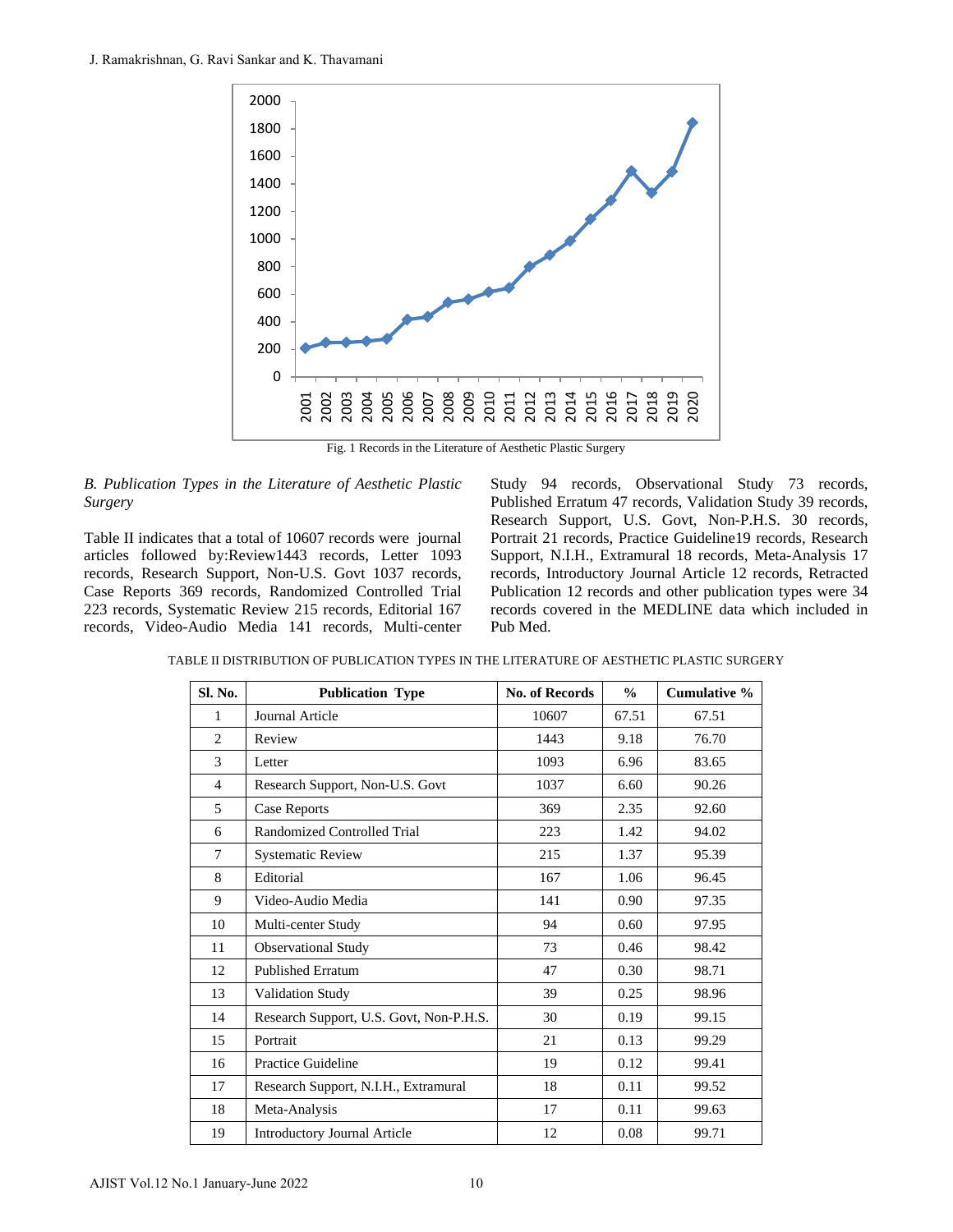| 20 | <b>Retracted Publication</b>           | 12    | 0.08   | 99.78  |
|----|----------------------------------------|-------|--------|--------|
| 21 | <b>Retraction of Publication</b>       | 7     | 0.04   | 99.83  |
| 22 | <b>Technical Report</b>                | 7     | 0.04   | 99.87  |
| 23 | <b>Historical Article</b>              | 6     | 0.04   | 99.91  |
| 24 | Research Support, U.S. Govt, P.H.S.    | 5     | 0.03   | 99.94  |
| 25 | Congress                               | 3     | 0.02   | 99.96  |
| 26 | Interview                              | 1     | 0.01   | 99.97  |
| 27 | Lecture                                | 1     | 0.01   | 99.97  |
| 28 | Overall                                | 1     | 0.01   | 99.98  |
| 29 | Randomized Controlled Trial Veterinary | 1     | 0.01   | 99.99  |
| 30 | Twin Study                             |       | 0.01   | 99.99  |
| 31 | Webcast                                | 1     | 0.01   | 100.00 |
|    | Total                                  | 15711 | 100.00 |        |



Fig. 2 Distribution of Publication types in the literature of Aesthetic Plastic Surgery

# *C. Languages in the Literature of Aesthetic Plastic Surgery*

Table III shows the distribution of citations according to language in the course of the take a look at duration i.e. from the year 2001 to 2020. As the table shows that out of a total of 15711 records, 15233 of them were in English language forming 96.96% of the total followed by Chinese(126 records), German (124 records), French (122 records), Turkish (17 records), Italian (15 records),Hebrew (13 records), Russian (13 records), Portuguese (10 records), Polish (8 records), Hungarian (6 records), Japanese (6 records), Spanish (6 records), Dutch (4 records), Bulgarian (2 records), Czech (1 record), Croatian (1 record), Lithuanian (1 record), Rumanian (1 record), Slovak (1 record), and Swedish (1 record). (Fig. 3)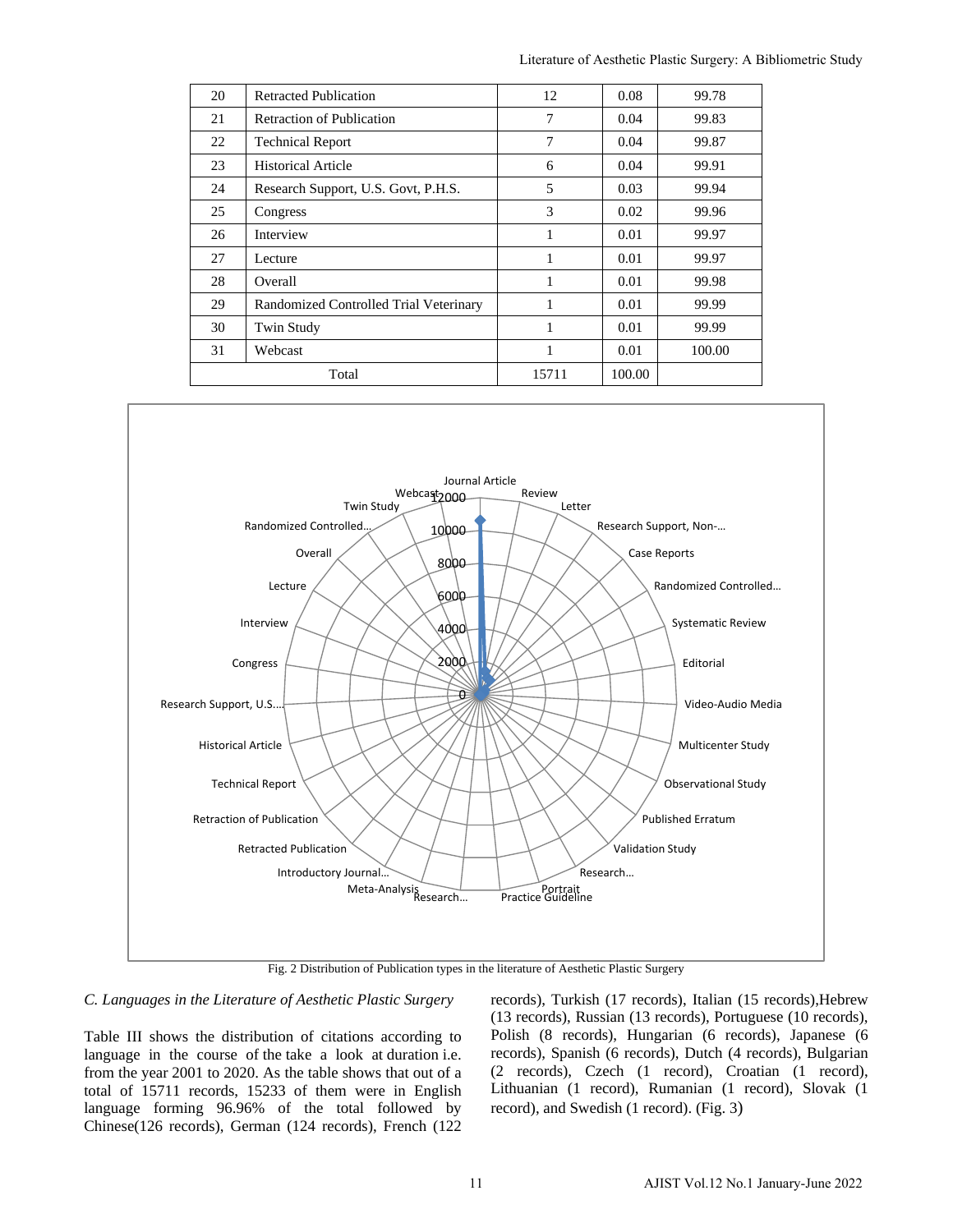| Sl. No.                                                  | Language                                                               | No. of Records                                                  | $\frac{0}{0}$                                              |
|----------------------------------------------------------|------------------------------------------------------------------------|-----------------------------------------------------------------|------------------------------------------------------------|
| 1                                                        | English                                                                | 15233                                                           | 96.96                                                      |
| 2                                                        | Chinese                                                                | 126                                                             | 0.80                                                       |
| 3                                                        | German                                                                 | 124                                                             | 0.79                                                       |
| $\overline{4}$                                           | French                                                                 | 122                                                             | 0.78                                                       |
| 5                                                        | Turkish                                                                | 17                                                              | 0.11                                                       |
| 6                                                        | Italian                                                                | 15                                                              | 0.10                                                       |
| 7                                                        | Hebrew                                                                 | 13                                                              | 0.08                                                       |
| 8                                                        | Russian                                                                | 13                                                              | 0.08                                                       |
| 9                                                        | Portuguese                                                             | 10                                                              | 0.06                                                       |
| 10                                                       | Polish                                                                 | 8                                                               | 0.05                                                       |
| 11                                                       | Hungarian                                                              | 6                                                               | 0.04                                                       |
| 12                                                       | Japanese                                                               | 6                                                               | 0.04                                                       |
| 13                                                       | Spanish                                                                | 6                                                               | 0.04                                                       |
| 14                                                       | Dutch                                                                  | 4                                                               | 0.03                                                       |
| 15                                                       | Bulgarian                                                              | $\overline{c}$                                                  | 0.01                                                       |
| 16                                                       | Czech                                                                  | 1                                                               | 0.01                                                       |
| 17                                                       | Croatian                                                               | 1                                                               | 0.01                                                       |
| 18                                                       | Lithuanian                                                             | 1                                                               | 0.01                                                       |
| 19                                                       | Rumanian                                                               | $\mathbf{1}$                                                    | 0.01                                                       |
| 20                                                       | Slovak                                                                 | 1                                                               | 0.01                                                       |
| 21                                                       | Swedish                                                                | 1                                                               | 0.01                                                       |
|                                                          | Total                                                                  | 15711                                                           | 100.00                                                     |
| Ruma.<br>Lithua.<br>Croati.<br>Czech<br>Bulgar.<br>Dutch | Swed20000<br>Slovak<br>15000<br>10000<br>2000<br>0<br>Spanish<br>Japan | English<br>Chinese<br>German<br>Polish<br>Hunga                 | French<br>Turkish<br>Italian<br>Hebrew<br>Russian<br>Portu |
|                                                          |                                                                        | Fig. 3 Distribution of Languages in the literature of Aesthetic |                                                            |

TABLE III DISTRIBUTION OF LANGUAGES IN THE LITERATURE OF AESTHETIC PLASTIC SURGERY



Fig. 3 Distribution of Languages in the literature of Aesthetic Plastic Surgery

# *D. Distribution by Zone of Cited Journals and Journal Articles in Aesthetic Plastic Surgery*

As proven in table IV that there are 10607 journal articles selected for this study. The application of Bradford's Law of Scattering reveals the dispersion of the Aesthetic Plastic Surgery in Journals in MEDLINE database. Only three journals are needed to supply one-third of the journal articles for zone 1.

However, twenty six journals are required to produce the second grouping of journal articles in Zone 2, and nine hundred and forty eight journals to yield the journal articles that constitute Zone 3. Therefore, 2.97% of the journals produce two-thirds of the journal articles. These twenty nine journals are identified as core journals in the discipline of Aesthetic Plastic Surgery.

TABLE IV DISTRIBUTION BY ZONES IN AESTHETIC PLASTIC **SURGERY** 

| Zone   | <b>Journals</b> |        |       | Journal<br><b>Articles</b> | <b>Cumulative</b> |  |
|--------|-----------------|--------|-------|----------------------------|-------------------|--|
|        | No.             | (%)    | No.   | $($ %)                     | <b>Total</b>      |  |
| Zone 1 | 3               | 0.31   | 3916  | 36.92                      | 3916              |  |
| Zone 2 | 26              | 2.66   | 3545  | 33.42                      | 7461              |  |
| Zone 3 | 948             | 97.03  | 3146  | 29.66                      | 10607             |  |
| Total  | 977             | 100.00 | 10607 | 100.00                     |                   |  |



Fig. 4 Distribution by Zone of journal articles in Aesthetic Plastic Surgery

#### *E. Core Journals on Aesthetic Plastic Surgery Literature*

The data in table V truly shows that Aesthetic plastic surgery contributed 2307 journal articles in the first position and followed by Plastic and reconstructive surgery (911 journal articles) and The Journal of craniofacial surgery (698 journal articles) in the second and third position respectively. Those three journals produced first one third of journal articles and placed in the Zone-1.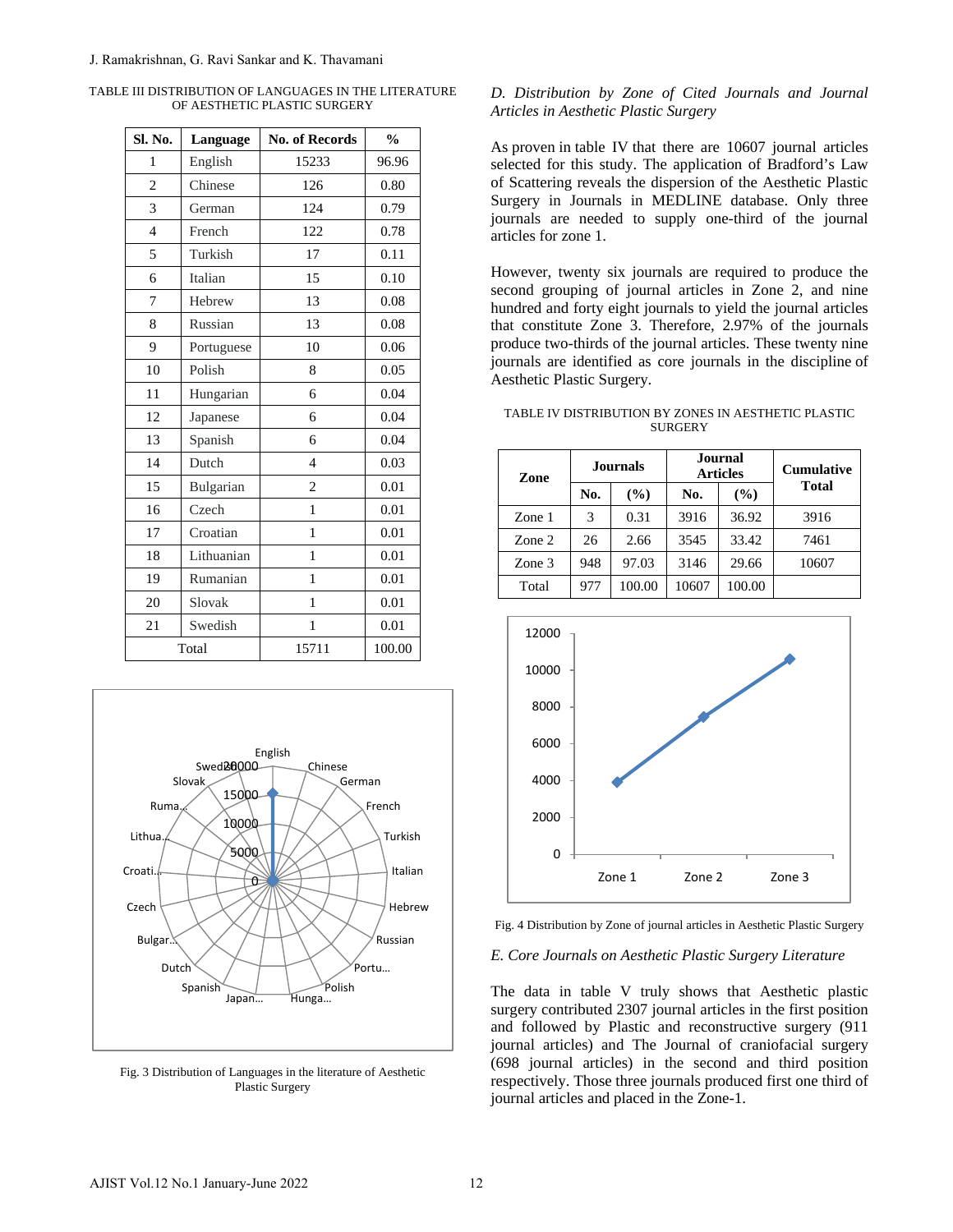| Sl. No.         | <b>Name of Journals</b>                                                                                                                                                                                                                                                                                                                                                                                                                                                                                                                                             | No. of Journal articles                                                                                                                                                                                                                                                                                                                                                                                                                                                                                                                                                                                                                     | <b>Country of Publications</b>      |
|-----------------|---------------------------------------------------------------------------------------------------------------------------------------------------------------------------------------------------------------------------------------------------------------------------------------------------------------------------------------------------------------------------------------------------------------------------------------------------------------------------------------------------------------------------------------------------------------------|---------------------------------------------------------------------------------------------------------------------------------------------------------------------------------------------------------------------------------------------------------------------------------------------------------------------------------------------------------------------------------------------------------------------------------------------------------------------------------------------------------------------------------------------------------------------------------------------------------------------------------------------|-------------------------------------|
| 1               | <b>Aesthetic Plastic Surgery</b>                                                                                                                                                                                                                                                                                                                                                                                                                                                                                                                                    | 2307                                                                                                                                                                                                                                                                                                                                                                                                                                                                                                                                                                                                                                        | <b>United States</b>                |
| 2               | Plastic and Reconstructive Surgery                                                                                                                                                                                                                                                                                                                                                                                                                                                                                                                                  | 911                                                                                                                                                                                                                                                                                                                                                                                                                                                                                                                                                                                                                                         | <b>United States</b>                |
| 3               | The Journal of Craniofacial Surgery                                                                                                                                                                                                                                                                                                                                                                                                                                                                                                                                 | 698                                                                                                                                                                                                                                                                                                                                                                                                                                                                                                                                                                                                                                         | <b>United States</b>                |
| $\overline{4}$  | Annals of Plastic Surgery                                                                                                                                                                                                                                                                                                                                                                                                                                                                                                                                           | 528                                                                                                                                                                                                                                                                                                                                                                                                                                                                                                                                                                                                                                         | <b>United States</b>                |
| 5               | Journal of Plastic, Reconstructive & Aesthetic<br>Surgery: JPRAS                                                                                                                                                                                                                                                                                                                                                                                                                                                                                                    | 479                                                                                                                                                                                                                                                                                                                                                                                                                                                                                                                                                                                                                                         | <b>Netherlands</b>                  |
| 6               | Aesthetic Surgery Journal                                                                                                                                                                                                                                                                                                                                                                                                                                                                                                                                           | 477                                                                                                                                                                                                                                                                                                                                                                                                                                                                                                                                                                                                                                         | England                             |
| $7\phantom{.0}$ | Plastic and Reconstructive Surgery. Global Open                                                                                                                                                                                                                                                                                                                                                                                                                                                                                                                     | 275                                                                                                                                                                                                                                                                                                                                                                                                                                                                                                                                                                                                                                         | <b>United States</b>                |
| 8               | Archives of Plastic Surgery                                                                                                                                                                                                                                                                                                                                                                                                                                                                                                                                         | 198                                                                                                                                                                                                                                                                                                                                                                                                                                                                                                                                                                                                                                         | Korea                               |
| 9               | Facial Plastic Surgery: FPS                                                                                                                                                                                                                                                                                                                                                                                                                                                                                                                                         | 152                                                                                                                                                                                                                                                                                                                                                                                                                                                                                                                                                                                                                                         | <b>United States</b>                |
| 10              | Microsurgery                                                                                                                                                                                                                                                                                                                                                                                                                                                                                                                                                        | 149                                                                                                                                                                                                                                                                                                                                                                                                                                                                                                                                                                                                                                         | <b>United States</b>                |
| 11              | Journal of Reconstructive Microsurgery                                                                                                                                                                                                                                                                                                                                                                                                                                                                                                                              | 125                                                                                                                                                                                                                                                                                                                                                                                                                                                                                                                                                                                                                                         | <b>United States</b>                |
| 12              | Journal of Plastic Surgery and Hand Surgery                                                                                                                                                                                                                                                                                                                                                                                                                                                                                                                         | 109                                                                                                                                                                                                                                                                                                                                                                                                                                                                                                                                                                                                                                         | Sweden                              |
| 13              | Indian Journal of Plastic Surgery                                                                                                                                                                                                                                                                                                                                                                                                                                                                                                                                   | 101                                                                                                                                                                                                                                                                                                                                                                                                                                                                                                                                                                                                                                         | India                               |
| 14              | <b>Burns</b>                                                                                                                                                                                                                                                                                                                                                                                                                                                                                                                                                        | 98                                                                                                                                                                                                                                                                                                                                                                                                                                                                                                                                                                                                                                          | Netherlands                         |
| 15              | Annales De Chirurgie Plastique Et Esthetique                                                                                                                                                                                                                                                                                                                                                                                                                                                                                                                        | 95                                                                                                                                                                                                                                                                                                                                                                                                                                                                                                                                                                                                                                          | France                              |
| 16              | Dermatologic Surgery                                                                                                                                                                                                                                                                                                                                                                                                                                                                                                                                                | 80                                                                                                                                                                                                                                                                                                                                                                                                                                                                                                                                                                                                                                          | <b>United States</b>                |
| 17              | Journal of Cranio                                                                                                                                                                                                                                                                                                                                                                                                                                                                                                                                                   | 77                                                                                                                                                                                                                                                                                                                                                                                                                                                                                                                                                                                                                                          | Scotland                            |
| 18              | International Wound Journal                                                                                                                                                                                                                                                                                                                                                                                                                                                                                                                                         | 71                                                                                                                                                                                                                                                                                                                                                                                                                                                                                                                                                                                                                                          | England                             |
| 19              | Ulusal Travma Ve Acil Cerrahi Dergisi = Turkish<br>Journal of Trauma & Emergency                                                                                                                                                                                                                                                                                                                                                                                                                                                                                    | 64                                                                                                                                                                                                                                                                                                                                                                                                                                                                                                                                                                                                                                          | Turkey                              |
| 20              | Journal of Cosmetic Dermatology                                                                                                                                                                                                                                                                                                                                                                                                                                                                                                                                     | 60                                                                                                                                                                                                                                                                                                                                                                                                                                                                                                                                                                                                                                          | England                             |
| 21              | Seminars in Plastic Surgery                                                                                                                                                                                                                                                                                                                                                                                                                                                                                                                                         | 54                                                                                                                                                                                                                                                                                                                                                                                                                                                                                                                                                                                                                                          | <b>United States</b>                |
| 22              | World Journal of Plastic Surgery                                                                                                                                                                                                                                                                                                                                                                                                                                                                                                                                    | 50                                                                                                                                                                                                                                                                                                                                                                                                                                                                                                                                                                                                                                          | Iran                                |
| 23              | Archives of Facial Plastic Surgery                                                                                                                                                                                                                                                                                                                                                                                                                                                                                                                                  | 49                                                                                                                                                                                                                                                                                                                                                                                                                                                                                                                                                                                                                                          | <b>United States</b>                |
| 24              | Eplasty                                                                                                                                                                                                                                                                                                                                                                                                                                                                                                                                                             | 45                                                                                                                                                                                                                                                                                                                                                                                                                                                                                                                                                                                                                                          | <b>United States</b>                |
| 25              | Annals of Burns and Fire Disasters                                                                                                                                                                                                                                                                                                                                                                                                                                                                                                                                  | 44                                                                                                                                                                                                                                                                                                                                                                                                                                                                                                                                                                                                                                          | Italy                               |
| 26              | Scandinavian Journal of Plastic and Reconstructive<br>Surgery and Hand Surgery                                                                                                                                                                                                                                                                                                                                                                                                                                                                                      | 42                                                                                                                                                                                                                                                                                                                                                                                                                                                                                                                                                                                                                                          | England                             |
| 27              | Clinics in Plastic Surgery                                                                                                                                                                                                                                                                                                                                                                                                                                                                                                                                          | 41                                                                                                                                                                                                                                                                                                                                                                                                                                                                                                                                                                                                                                          | <b>United States</b>                |
| 28              | <b>JAMA Facial Plastic Surgery</b>                                                                                                                                                                                                                                                                                                                                                                                                                                                                                                                                  | 41                                                                                                                                                                                                                                                                                                                                                                                                                                                                                                                                                                                                                                          | <b>United States</b>                |
| 29              | Zhonghua Zheng Xing Wai Ke Za Zhi = Zhonghua<br>Zhengxing Waike Zazhi = Chinese Journal                                                                                                                                                                                                                                                                                                                                                                                                                                                                             | 41                                                                                                                                                                                                                                                                                                                                                                                                                                                                                                                                                                                                                                          | China                               |
|                 | tribution of Journals by Country in the Combined of<br>& Second Zones in the Field of Aesthetic Plastic<br>urnals by country of publication in zone-1 and zone-2<br>ned were provided inside the Tables VI. The journals<br>resented in zone-1 and zone-2 combined has been<br>fied as core journals within the discipline of Aesthetic<br>: Surgery. It has been presented that the United States<br>ed 14 core journals out of 29 core journals.<br>s followed by; England (4 core journals), Netherlands<br>re journals), China (1 core journal), France (1 core | journal), India (1 core journal), Iran (1 core journal), Ital<br>(1 core journal), Korea (1 core journal), Scotland (1 cor<br>journal), Sweden (1 core journal), and Turkey (1 cor<br>journal). (Figure 6).<br>It has been showing that the above countries are<br>the fundamental publishers of literature in the field of<br>Aesthetic Plastic Surgery. The study may be assumed as th<br>research in the field of Aesthetic Plastic Surgery may b<br>concentrated in these countries. It may be the MEDLINI<br>database has included greater journals published from thos<br>nations within the discipline of Aesthetic Plastic Surgery. |                                     |
|                 |                                                                                                                                                                                                                                                                                                                                                                                                                                                                                                                                                                     |                                                                                                                                                                                                                                                                                                                                                                                                                                                                                                                                                                                                                                             |                                     |
|                 | 13                                                                                                                                                                                                                                                                                                                                                                                                                                                                                                                                                                  |                                                                                                                                                                                                                                                                                                                                                                                                                                                                                                                                                                                                                                             | AJIST Vol.12 No.1 January-June 2022 |

TABLE V CORE JOURNALS ON AESTHETIC PLASTIC SURGERY

*F. Distribution of Journals by Country in the Combined of First & Second Zones in the Field of Aesthetic Plastic Surgery*

The journals by country of publication in zone-1 and zone-2 combined were provided inside the Tables VI. The journals are presented in zone-1 and zone-2 combined has been identified as core journals within the discipline of Aesthetic Plastic Surgery. It has been presented that the United States covered 14 core journals out of 29 core journals.

This is followed by; England (4 core journals), Netherlands (2 core journals), China (1 core journal), France (1 core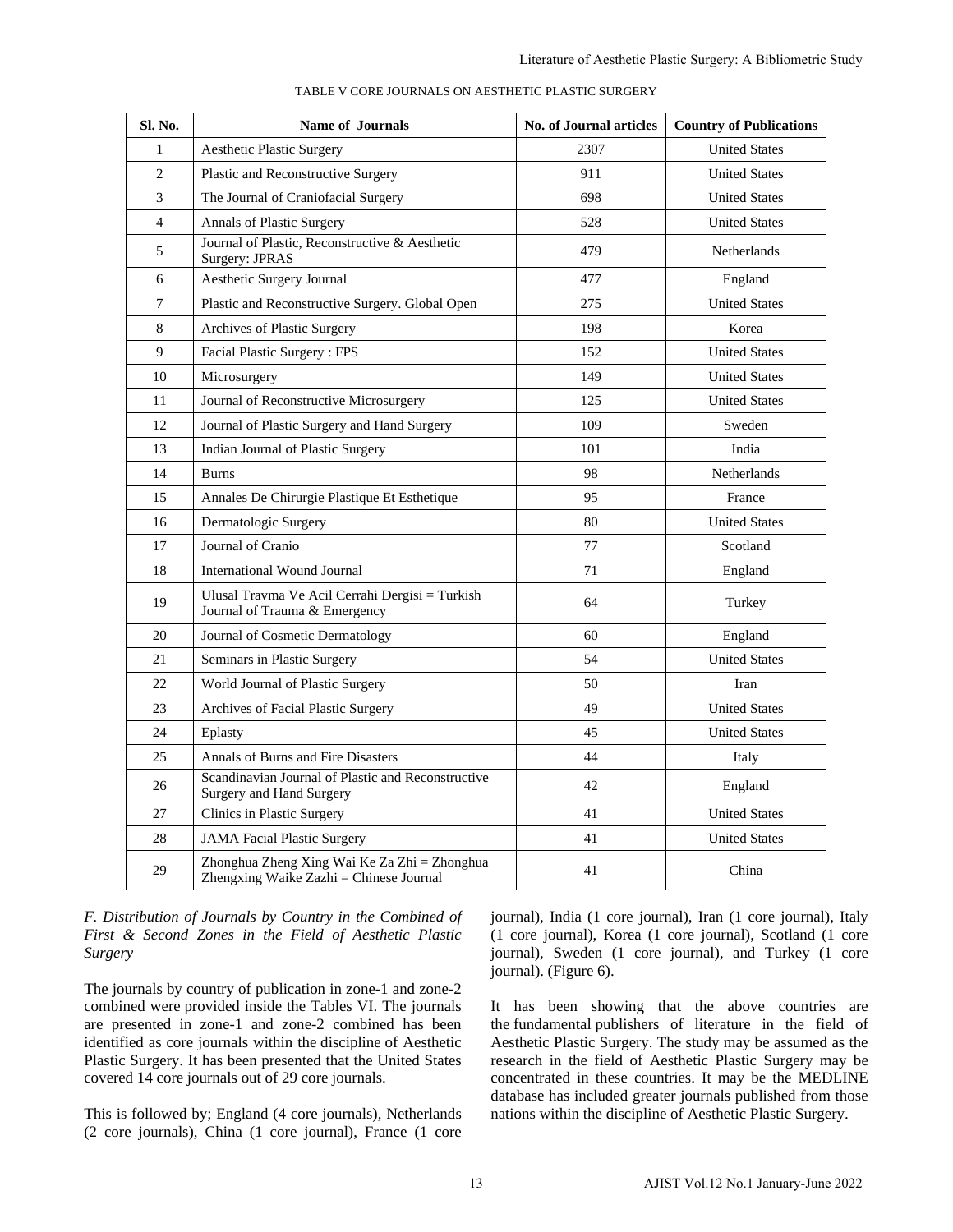TABLE VI DISTRIBUTION OF JOURNALS BY COUNTRY IN THE CORE JOURNALSIN THE FIELD OF AESTHETIC PLASTIC SURGERY

| SI.<br>No.                   | <b>Country of</b><br>origin | <b>Total No.</b><br>оf<br><b>Journals</b> | $\frac{0}{0}$                                            | Cumulative<br>$\frac{0}{0}$                                                                                                                                                                                                                              |
|------------------------------|-----------------------------|-------------------------------------------|----------------------------------------------------------|----------------------------------------------------------------------------------------------------------------------------------------------------------------------------------------------------------------------------------------------------------|
| United<br>1<br><b>States</b> |                             | 14                                        | 48.28                                                    | 48.28                                                                                                                                                                                                                                                    |
| 2<br>England                 |                             | 4                                         | 13.79                                                    | 62.07                                                                                                                                                                                                                                                    |
| 3                            | Netherlands                 | 2                                         | 6.90                                                     | 68.97                                                                                                                                                                                                                                                    |
| 4<br>China                   |                             | 1                                         | 3.45                                                     | 72.41                                                                                                                                                                                                                                                    |
| 5<br>France                  |                             | 1                                         | 3.45                                                     | 75.86                                                                                                                                                                                                                                                    |
| India<br>6                   |                             | 1                                         | 3.45                                                     | 79.31                                                                                                                                                                                                                                                    |
| Iran<br>7                    |                             | 1                                         | 3.45                                                     | 82.76                                                                                                                                                                                                                                                    |
| 8<br>Italy                   |                             | 1                                         | 3.45                                                     | 86.21                                                                                                                                                                                                                                                    |
| 9<br>Korea                   |                             | 1                                         | 3.45                                                     | 89.66                                                                                                                                                                                                                                                    |
| 10                           | Scotland                    | 1                                         | 3.45                                                     | 93.10                                                                                                                                                                                                                                                    |
| Sweden<br>11                 |                             | 1                                         | 3.45                                                     | 96.55                                                                                                                                                                                                                                                    |
| 12<br>Turkey                 |                             | 1                                         | 3.45                                                     | 100.00                                                                                                                                                                                                                                                   |
| Total                        |                             | 29                                        | 100.00                                                   |                                                                                                                                                                                                                                                          |
|                              | Korea<br>Italy              |                                           | Índia                                                    | France                                                                                                                                                                                                                                                   |
|                              |                             | Iran                                      |                                                          |                                                                                                                                                                                                                                                          |
| Surgery                      |                             |                                           |                                                          | Fig. 5 Distribution of Journals by country in zone-1 and zone-2 combined<br>G. Authorship Pattern of Literature on Aesthetic Plastic<br>As proven in table VII, there are 15711 records in<br>he subject of Aesthetic Plastic Surgery. 32.03% records in |
|                              |                             |                                           | (15.73%), three authors (14.79%), five authors (14.54%), | he MEDLINE database for the period of this study have<br>nore than five authors. The other records are four authors                                                                                                                                      |



Fig. 5 Distribution of Journals by country in zone-1 and zone-2 combined

# *G. Authorship Pattern of Literature on Aesthetic Plastic Surgery*

research. However it shows that there are 17 records (0.11%) without author references and they are anonymous authorship (Figure 6).

| TABLE VII AUTHORSHIP PATTERN OF LITERATURE ON |
|-----------------------------------------------|
| AESTHETIC PLASTIC SURGERY                     |

| SI.<br>No. | <b>No. of Authors</b>     | No. of<br><b>Records</b> | $\frac{0}{0}$ | <b>Cumulative</b><br>$\frac{0}{0}$ |
|------------|---------------------------|--------------------------|---------------|------------------------------------|
| 1          | Single author             | 1476                     | 9.39          | 9.39                               |
| 2          | Two authors               | 2107                     | 13.41         | 22.81                              |
| 3          | Three authors             | 2323                     | 14.79         | 37.59                              |
| 4          | Four authors              | 2472                     | 15.73         | 53.33                              |
| 5          | Five authors              | 2284                     | 14.54         | 67.86                              |
| 6          | Five and above<br>authors | 5032                     | 32.03         | 99.89                              |
| 7          | Anonymous                 | 17                       | 0.11          | 100.00                             |
|            | Total                     | 15711                    | 100.00        |                                    |



Fig. 6 Authorship Pattern of literature on Aesthetic Plastic Surgery

*H. Single vs Multiple Authored Output of Literature on Aesthetic Plastic Surgery*

Table VIII shows the authorship pattern of research output of Aesthetic Plastic Surgery literature. The multi-authors' papers occupied the fundamental percentage in this study. A total of 90.5% of papers are written by multi-authors. The ratio represents that the single and multi-authors' papers is 1:9 in the field of Aesthetic Plastic Surgery.

It was understood from the table that meager percent i.e. 0.11% of records represent anonymous authorship. The excessive charge of contributions via multi-authors' papers is the phenomenon of clinical research which is also proved by using quantity of authors in their distinct research, Figure 7.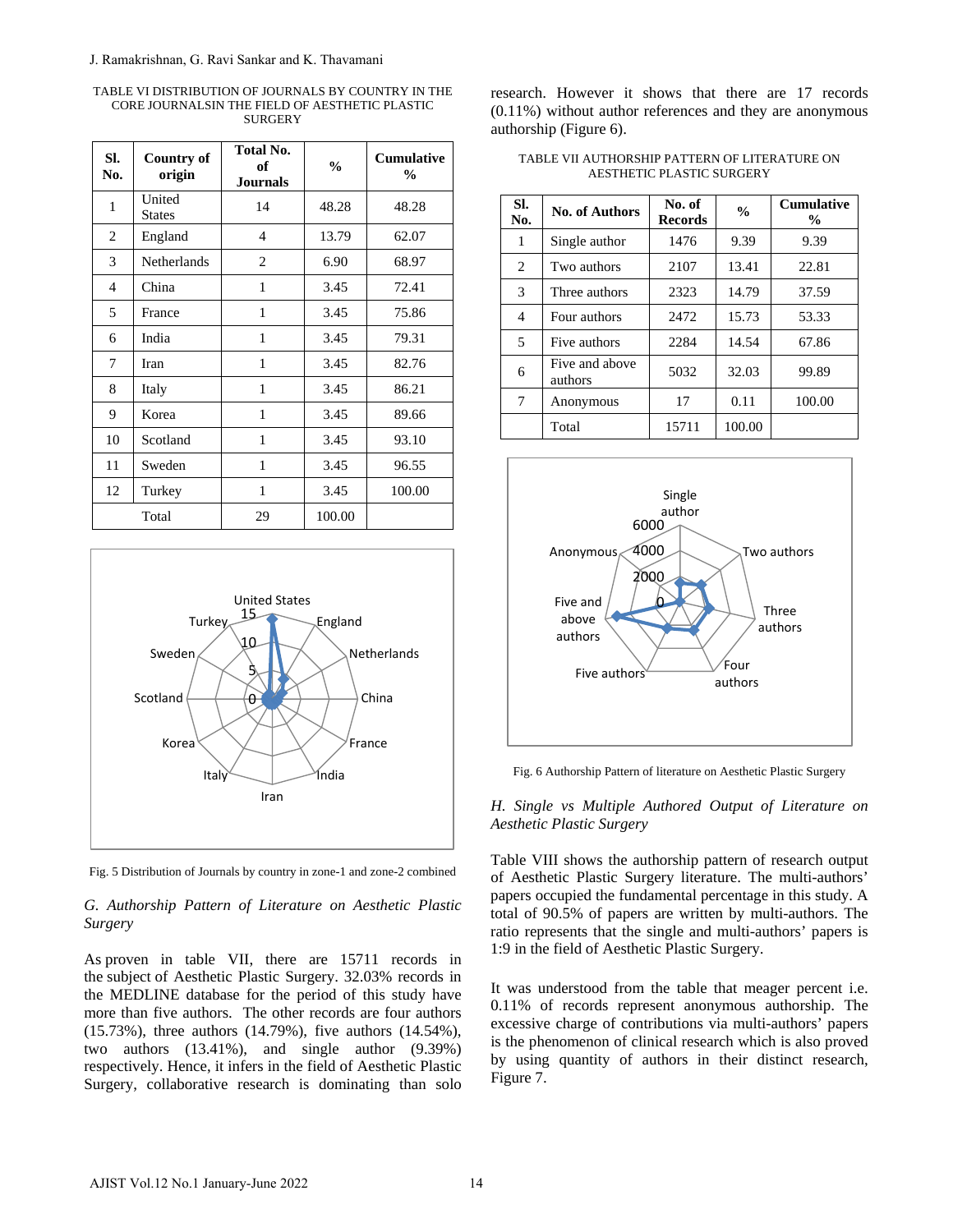|                                                               |           | <b>Single Author</b>                                                                                                   |                                       | <b>Multiple Author</b>                                                                           |                                         |                                                                                            |
|---------------------------------------------------------------|-----------|------------------------------------------------------------------------------------------------------------------------|---------------------------------------|--------------------------------------------------------------------------------------------------|-----------------------------------------|--------------------------------------------------------------------------------------------|
| Sl. No.                                                       | Year      | No. of Output                                                                                                          | Percentage                            | No. of Output                                                                                    | Percentage                              |                                                                                            |
| $\mathbf{1}$                                                  | 2001      | 47                                                                                                                     | 3.18                                  | 162                                                                                              | 1.14                                    | 209                                                                                        |
| $\overline{2}$                                                | 2002      | 55                                                                                                                     | 3.73                                  | 194                                                                                              | 1.36                                    | 249                                                                                        |
| 3                                                             | 2003      | 58                                                                                                                     | 3.93                                  | 191                                                                                              | 1.34                                    | 249                                                                                        |
| $\overline{4}$                                                | 2004      | 38                                                                                                                     | 2.57                                  | 221                                                                                              | 1.55                                    | 259                                                                                        |
| 5                                                             | 2005      | 40                                                                                                                     | 2.71                                  | 236                                                                                              | 1.66                                    | 276                                                                                        |
| 6                                                             | 2006      | 44                                                                                                                     | 2.98                                  | 371                                                                                              | 2.61                                    | 415                                                                                        |
| $\tau$                                                        | 2007      | 69                                                                                                                     | 4.67                                  | 367                                                                                              | 2.58                                    | 436                                                                                        |
| 8                                                             | 2008      | 83                                                                                                                     | 5.62                                  | 457                                                                                              | 3.21                                    | 540                                                                                        |
| 9                                                             | 2009      | 74                                                                                                                     | 5.01                                  | 485                                                                                              | 3.41                                    | 559                                                                                        |
| 10                                                            | 2010      | 90                                                                                                                     | 6.10                                  | 525                                                                                              | 3.69                                    | 615                                                                                        |
| 11                                                            | 2011      | 70                                                                                                                     | 4.74                                  | 573                                                                                              | 4.03                                    | 643                                                                                        |
| 12                                                            | 2012      | 67                                                                                                                     | 4.54                                  | 731                                                                                              | 5.14                                    | 798                                                                                        |
| 13                                                            | 2013      | 77                                                                                                                     | 5.22                                  | 807                                                                                              | 5.68                                    | 884                                                                                        |
| 14                                                            | 2014      | 82                                                                                                                     | 5.56                                  | 903                                                                                              | 6.35                                    | 985                                                                                        |
| 15                                                            | 2015      | 69                                                                                                                     | 4.67                                  | 1075                                                                                             | 7.56                                    | 1144                                                                                       |
| 16                                                            | 2016      | 70                                                                                                                     | 4.74                                  | 1209                                                                                             | 8.50                                    | 1279                                                                                       |
| 17                                                            | 2017      | 91                                                                                                                     | 6.17                                  | 1401                                                                                             | 9.85                                    | 1492                                                                                       |
| $18\,$                                                        | 2018      | 88                                                                                                                     | 5.96                                  | 1245                                                                                             | 8.76                                    | 1333                                                                                       |
| 19                                                            | 2019      | 99                                                                                                                     | 6.71                                  | 1388                                                                                             | 9.76                                    | 1487                                                                                       |
| $20\,$                                                        | 2020      | 165                                                                                                                    | 11.18                                 | 1677                                                                                             | 11.79                                   | 1842                                                                                       |
|                                                               | Anonymous |                                                                                                                        |                                       |                                                                                                  |                                         | 17                                                                                         |
| Total                                                         |           | 1476                                                                                                                   | 100.00                                | 14218                                                                                            | 100.00                                  | 15711                                                                                      |
| 1600<br>1400<br>1200<br>1000<br>800<br>600<br>400<br>200<br>0 | 2004      | 2006<br>2007<br>2005                                                                                                   | 2008 2019 2019 2012<br>-Single Author | -Multiple Author                                                                                 | $\gamma$                                |                                                                                            |
|                                                               |           |                                                                                                                        |                                       | Fig. 7 Single Vs Multiple Authored Output                                                        |                                         |                                                                                            |
| 'ollaboration                                                 |           | gests that, the percentage of single authored                                                                          |                                       | by K. Subramanyam has been used and the results given in<br>Table IX. The formula is given below |                                         |                                                                                            |
|                                                               |           | than that of multi-authored papers. In other<br>90.5% of the total contributions                                       | are                                   | Where                                                                                            | " $C = Nm / Nm + Ns$ "                  |                                                                                            |
| research                                                      | with      | different<br>degrees<br>Therefore, in order to determine the degree of<br>in quantitative terms, the formula suggested | of                                    |                                                                                                  | $Ns =$ Number of single authored papers | $C =$ Degree of Collaboration in a discipline<br>$Nm = Number of multiple authored papers$ |



Fig. 7 Single Vs Multiple Authored Output

#### *I. Degree of Collaboration*

Table IX suggests that, the percentage of single authored papers is less than that of multi-authored papers. In other words, about 90.5% of the total contributions are collaborative research with different degrees of collaboration. Therefore, in order to determine the degree of collaboration in quantitative terms, the formula suggested

$$
C = Nm / Nm + Ns
$$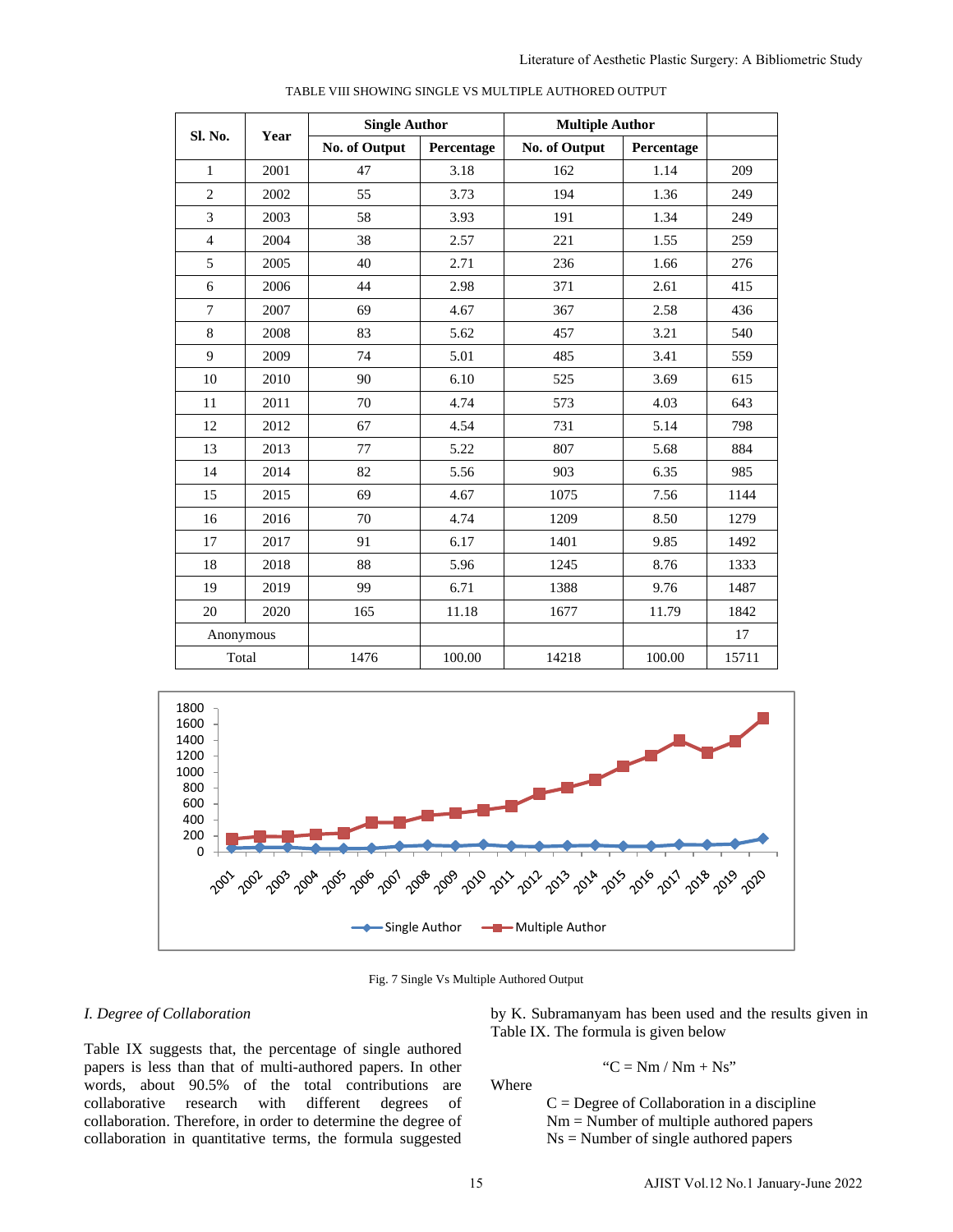2001 (0.78) and it is increased as 0.95in the year 2016. This brings out surely that there exists a higher level of degree of collaborative research in Aesthetic Plastic Surgery.

| J. Ramakrishnan, G. Ravi Sankar and K. Thavamani                                                                                                                                                                                   |                                                    |      |                              |                                                                             |                                                                                                                                                                                                                                                                                                                                                                                                                                                               |
|------------------------------------------------------------------------------------------------------------------------------------------------------------------------------------------------------------------------------------|----------------------------------------------------|------|------------------------------|-----------------------------------------------------------------------------|---------------------------------------------------------------------------------------------------------------------------------------------------------------------------------------------------------------------------------------------------------------------------------------------------------------------------------------------------------------------------------------------------------------------------------------------------------------|
| Table IX displays that at the aggregate level, the average<br>legree of collaboration is arrived at 0.91. The period-wise<br>nalysis indicates that, an increasing trend during the year                                           |                                                    |      |                              |                                                                             | $2001$ (0.78) and it is increased as 0.<br>brings out surely that there exists a<br>collaborative research in Aesthetic I                                                                                                                                                                                                                                                                                                                                     |
|                                                                                                                                                                                                                                    |                                                    |      |                              |                                                                             | TABLE IX SHOWING YEAR-WISE DISTRIBUTIONOF DEGREE OF COLLABORATION                                                                                                                                                                                                                                                                                                                                                                                             |
|                                                                                                                                                                                                                                    | Sl. No.                                            | Year | <b>Single Author</b>         | <b>Multiple Author</b>                                                      | <b>Degree of Collaboration</b>                                                                                                                                                                                                                                                                                                                                                                                                                                |
|                                                                                                                                                                                                                                    | 1                                                  | 2001 | 47                           | 162                                                                         | 0.78                                                                                                                                                                                                                                                                                                                                                                                                                                                          |
|                                                                                                                                                                                                                                    | $\overline{2}$                                     | 2002 | 55                           | 194                                                                         | 0.78                                                                                                                                                                                                                                                                                                                                                                                                                                                          |
|                                                                                                                                                                                                                                    | 3                                                  | 2003 | 58                           | 191                                                                         | 0.77                                                                                                                                                                                                                                                                                                                                                                                                                                                          |
|                                                                                                                                                                                                                                    | $\overline{4}$                                     | 2004 | 38                           | 221                                                                         | 0.85                                                                                                                                                                                                                                                                                                                                                                                                                                                          |
|                                                                                                                                                                                                                                    | 5                                                  | 2005 | 40                           | 236                                                                         | 0.86                                                                                                                                                                                                                                                                                                                                                                                                                                                          |
|                                                                                                                                                                                                                                    | 6                                                  | 2006 | 44                           | 371                                                                         | 0.89                                                                                                                                                                                                                                                                                                                                                                                                                                                          |
|                                                                                                                                                                                                                                    | $7\phantom{.0}$                                    | 2007 | 69                           | 367                                                                         | 0.84                                                                                                                                                                                                                                                                                                                                                                                                                                                          |
|                                                                                                                                                                                                                                    | 8                                                  | 2008 | 83                           | 457                                                                         | 0.85                                                                                                                                                                                                                                                                                                                                                                                                                                                          |
|                                                                                                                                                                                                                                    | 9                                                  | 2009 | 74                           | 485                                                                         | 0.87                                                                                                                                                                                                                                                                                                                                                                                                                                                          |
|                                                                                                                                                                                                                                    | 10                                                 | 2010 | 90                           | 525                                                                         | 0.85                                                                                                                                                                                                                                                                                                                                                                                                                                                          |
|                                                                                                                                                                                                                                    | 11                                                 | 2011 | 70                           | 573                                                                         | 0.89                                                                                                                                                                                                                                                                                                                                                                                                                                                          |
|                                                                                                                                                                                                                                    | 12                                                 | 2012 | 67                           | 731                                                                         | 0.92                                                                                                                                                                                                                                                                                                                                                                                                                                                          |
|                                                                                                                                                                                                                                    | 13                                                 | 2013 | 77                           | 807                                                                         | 0.91                                                                                                                                                                                                                                                                                                                                                                                                                                                          |
|                                                                                                                                                                                                                                    | 14                                                 | 2014 | 82                           | 903                                                                         | 0.92                                                                                                                                                                                                                                                                                                                                                                                                                                                          |
|                                                                                                                                                                                                                                    | 15                                                 | 2015 | 69                           | 1075                                                                        | 0.94                                                                                                                                                                                                                                                                                                                                                                                                                                                          |
|                                                                                                                                                                                                                                    | 16                                                 | 2016 | 70                           | 1209                                                                        | 0.95                                                                                                                                                                                                                                                                                                                                                                                                                                                          |
|                                                                                                                                                                                                                                    | 17                                                 | 2017 | 91                           | 1401                                                                        | 0.94                                                                                                                                                                                                                                                                                                                                                                                                                                                          |
|                                                                                                                                                                                                                                    | 18                                                 | 2018 | 88                           | 1245                                                                        | 0.93                                                                                                                                                                                                                                                                                                                                                                                                                                                          |
|                                                                                                                                                                                                                                    | 19                                                 | 2019 | 99                           | 1388                                                                        | 0.93                                                                                                                                                                                                                                                                                                                                                                                                                                                          |
|                                                                                                                                                                                                                                    | 20                                                 | 2020 | 165                          | 1677                                                                        | 0.91                                                                                                                                                                                                                                                                                                                                                                                                                                                          |
|                                                                                                                                                                                                                                    | Total                                              |      | 1476                         | 14218                                                                       | 0.91                                                                                                                                                                                                                                                                                                                                                                                                                                                          |
| 2019<br>2018<br>2017<br>2016                                                                                                                                                                                                       | 2001<br>$2020 - 1 - 1$<br>0.8<br>0,6<br>Q.4<br>O.Z | 2002 | 2003<br>2004<br>2005<br>2006 |                                                                             | journal articles covered maximu<br>Maximum number of records has b<br>Twenty nine core journals were io<br>Aesthetic Plastic Surgery. Maxim<br>covered by more than five authors.<br>of records represents anonymous<br>degree of collaboration of this st<br>shows that multi-authored papers do<br>of Aesthetic Plastic Surgery literatu                                                                                                                    |
| 2015<br>2007<br>2014<br>2008<br>2009<br>2013<br>2010<br>2012<br>2011<br>Fig. 8 Year-wise Distribution of Degree of Collaboration<br><b>VII. CONCLUSION</b>                                                                         |                                                    |      |                              | $\lceil 1 \rceil$<br>$\lceil 2 \rceil$<br>$[3]$<br>[4]<br>$\lceil 5 \rceil$ | <b>REFERENC</b><br>Schubert, A. & Braun T. (1986). Rel<br>charts for comparative assessment of 1<br>impact. Scientometrics, 9, 281-291.<br>Retrieved from<br>https://www.yalen<br>surgery-techniques<br>Steven, S. R. (2000). Mapping the<br><b>Bulletin of Medical Library Association</b><br>Hook S.A. (1999). Wagner C E, Ma<br>assisting, Bulletin of Medical Library A<br>Walcott, B. M. (1999). Mapping the 1<br>sonography, Bulletin of Medical Librar |
| t is found that a complete of 15711 records within the field<br>of Aesthetic Plastic Surgery. It is also found that recent<br>rears the publication of records is high. It is seen that the<br>AJIST Vol.12 No.1 January-June 2022 |                                                    |      |                              | [6]<br>$[7]$<br>16                                                          | Haaland, A. (1999). Mapping the litera<br>of Medical Library Association, 87(3),<br>Slater, L. G. (1997). Mapping the<br>pathology, Bulletin of Medical Library                                                                                                                                                                                                                                                                                               |
|                                                                                                                                                                                                                                    |                                                    |      |                              |                                                                             |                                                                                                                                                                                                                                                                                                                                                                                                                                                               |

TABLE IX SHOWING YEAR-WISE DISTRIBUTIONOF DEGREE OF COLLABORATION



Fig. 8 Year-wise Distribution of Degree of Collaboration

#### **VII. CONCLUSION**

journal articles covered maximum number of records. Maximum number of records has been in English language. Twenty nine core journals were identified in the field of Aesthetic Plastic Surgery. Maximum records have been covered by more than five authors. The meager percentage of records represents anonymous authorship. The average degree of collaboration of this study arrived at 0.91. It shows that multi-authored papers dominated within the field of Aesthetic Plastic Surgery literature.

#### **REFERENCES**

- [1] Schubert, A. & Braun T. (1986). Relative indicators and relational charts for comparative assessment of publication output and citation impact. *Scientometrics, 9*, 281-291.
- [2] Retrieved from https://www.yalemedicine.org/conditions/plasticsurgery-techniques
- [3] Steven, S. R. (2000). Mapping the literature of cytotechnology, *Bulletin of Medical Library Association*, *88*(2), 172-177.
- [4] Hook S.A. (1999).Wagner C E, Mapping the literature of dental assisting, *Bulletin of Medical Library Association*, *87*(3), 277-282.
- [5] Walcott, B. M. (1999). Mapping the literature of diagnostic medical sonography, *Bulletin of Medical Library Association*, *87*(3), 287-291.
- [6] Haaland, A. (1999). Mapping the literature of dental hygiene, *Bulletin of Medical Library Association*, *87*(3), 283-286.
- [7] Slater, L. G. (1997). Mapping the literature of speech-language pathology, *Bulletin of Medical Library Association*, *85*(3), 297-302.